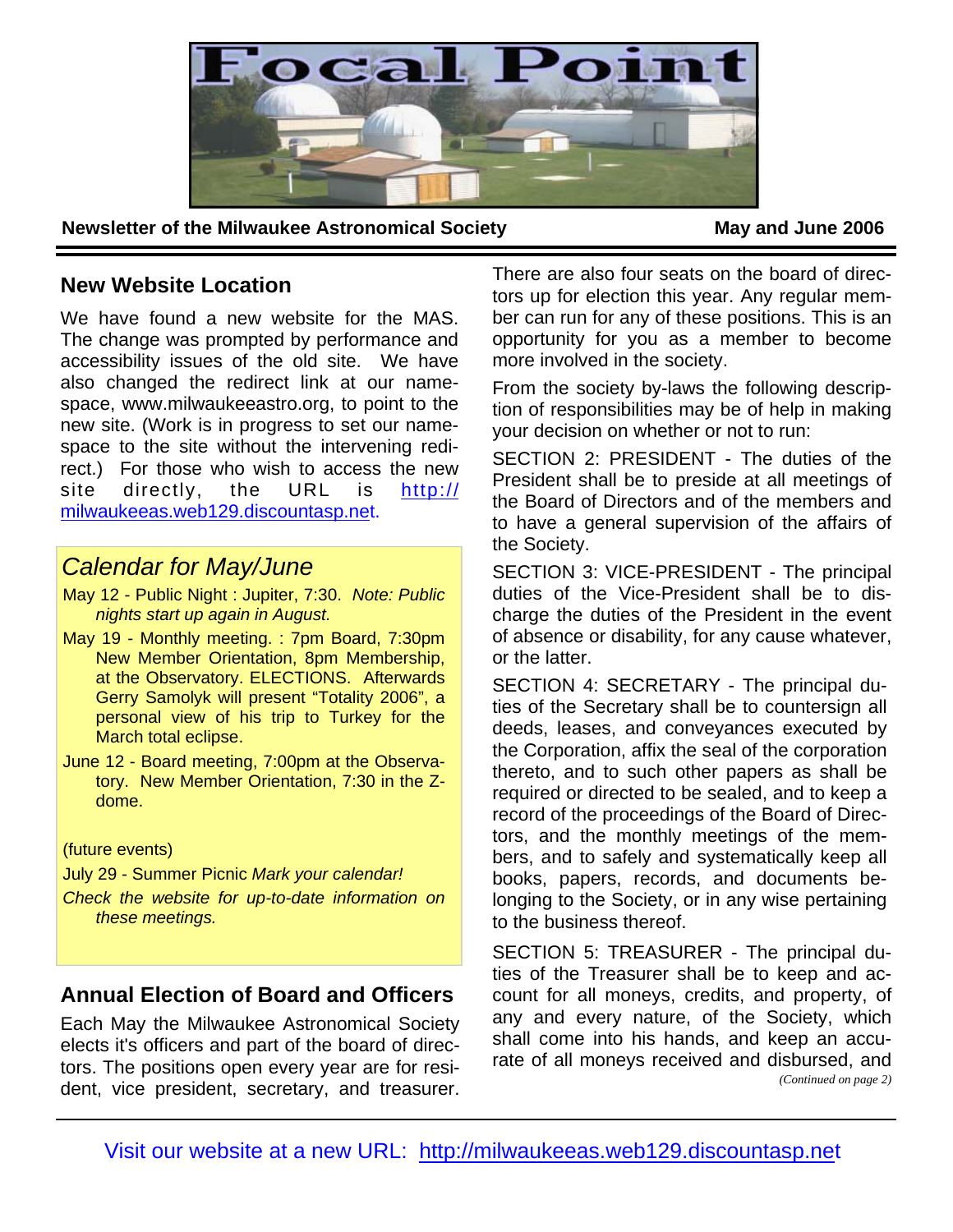#### *(Continued from page 1)*

of money and property on hand, and generally of all matters pertaining to this office, as shall be required by the Board of Directors.

President Steve Diesso has appointed Gerry Samolyk to head the nominating committee this year, and he will take nominations for the officers and the three board positions are up for reelections this year. We also take nominations from the floor during the election meeting.



## **Google Email Group for the MAS**

A email group has been created by new member Ray Albarelli at http://groups.google.com/group/ milwaukeeastro! To post messages you will need to create a Google account (it's no hassle), but reading is open to all. Email groups are an efficient way to share experiences. Send one email and everybody in the group gets it. Experienced and new members are encouraged to participate.

# **A Successful Asteroid Occultation!**

In the early morning of Feb 24, the asteroid 530 Turandot occulted an 8th magnitude star. The path of the occultation passed thru central Indiana, northeastern Illinois, and southwestern Wisconsin. Steve Deisso and I traveled to northern Illinois to observe



the event. Our location was northwest of Rockford. Scott Jamieson also observed this event from his home in Eagle WI.

The target star was particularly easy to locate since it was a degree or so west of Saturn and was easily seen in a small scope. The 15<sup>th</sup> magnitude asteroid was too faint to see in our 6" scopes, so there was no way to anticipate the time of the event. Steve and I watched the star while listening to WWV time signals. Tape recorders were used to record the event. Suddenly, the star vanished from view, reappearing about seven seconds latter. From Scott's location, the star remained visible thru the entire event. Since Scott was less than 20km north of the northernmost hit, his observation set a limit for the northern edge of the path. In this business, a negative observation can be very valuable.

It turns out that a number of additional observers from Ohio to Wisconsin observed the occultation also. The map **on the next page** shows the location of these observers and the duration of the occultation observed. Jarret Dixon of IOTA, did an analysis of the preliminary data. The resulting plot below shows the shape and orientation of the asteroid.

This is the most successful occultation by an asteroid that the MAS has participated in to date. If you would like to participate in future events of this type, keep an eye on the MAS website. Upcoming occultations are listed on the special events page, or just click on "occultation alerts" when found on the MAS home page. The predictions for these paths is still not an exact science so anyone close to a predicted path is encouraged to make the observation. Since a number of asteroids have been found to have companions, it is possible that an occultation may be seen, even if you are outside of the primary path.

*- Gerry Samolyk*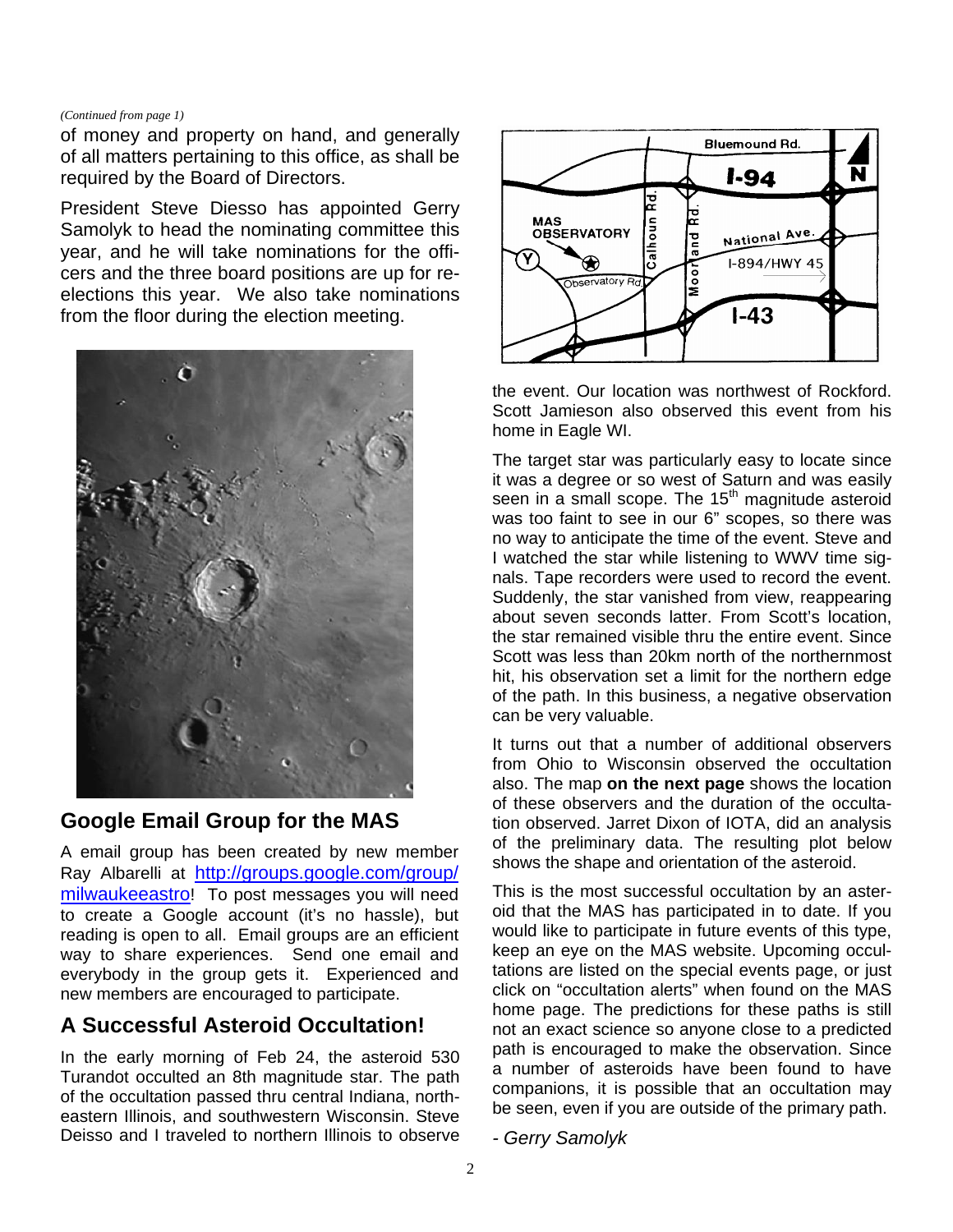(530) Turandot 2006 Feb 24 98.9 ±1.8 x 77.8 ±1.9 km PA -38.0 ±3.9 Geocentric X 4194.4 ±0.5 Y 2859.1 ±1.0 km

Preliminary results from the 530 Turandot occultation. The shape and orientation were determined. The objective of this type of event is to record as many different chords across the asteroid as possible.





**Rentwo** The dark black lines show the predicted limits of the occultation. The actual path was about ¼ path width north of that track. The location and occultation duration of each observer is shown. Additional observers were located farther south-east, in Ohio.

#### **Focal Point Publishing Guidelines**

The "Focal Point" is published bi-monthly (Jan, March, May, July, Sept, Nov).

Articles, Announcements, Graphics, Photos, Swap/Sale Ads etc. should be **submitted 10 days prior to the first of the month** of the pending issue.

Article inputs are strongly recommended via email in a Text or Word compatible format.